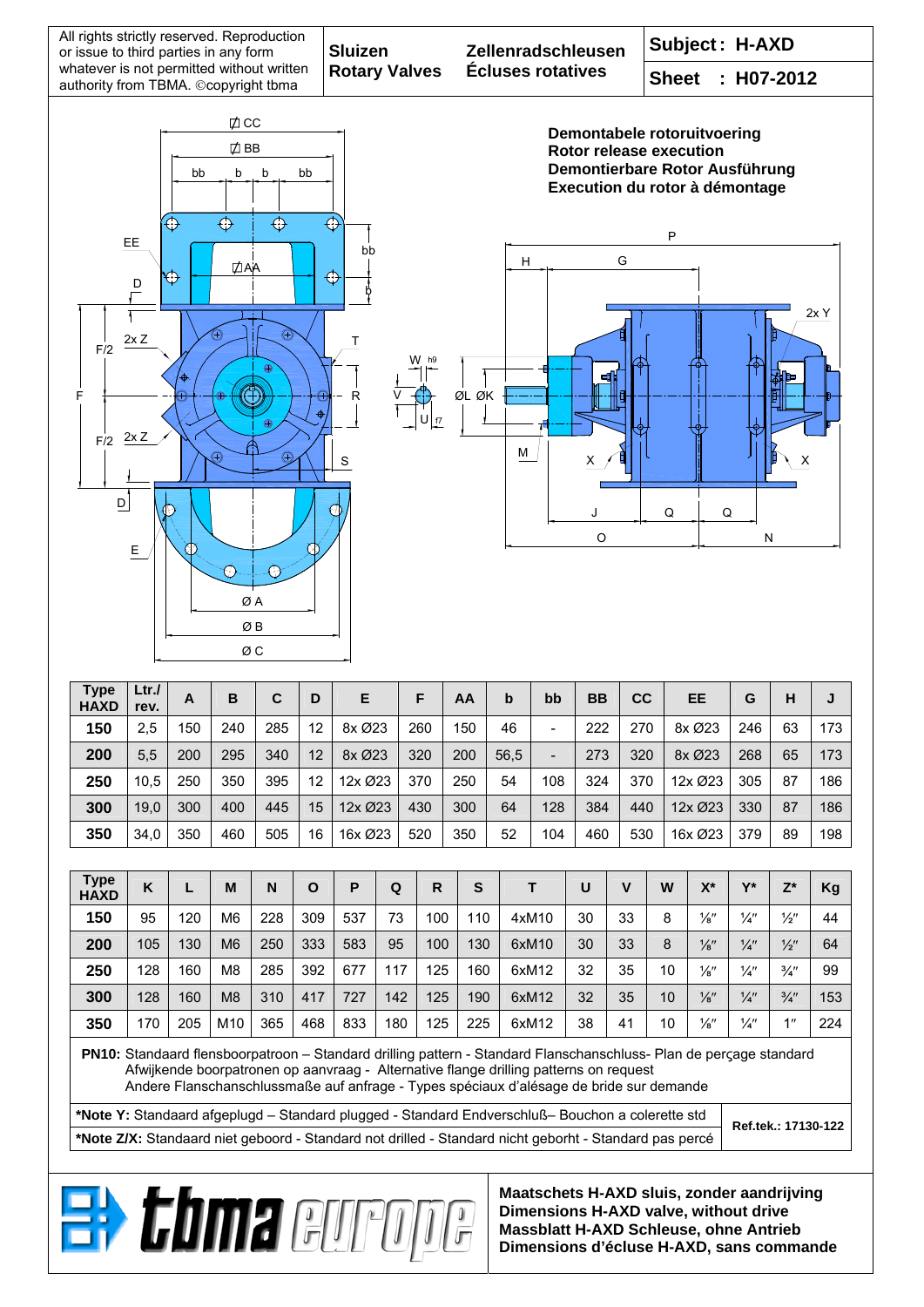

## **Standaard aandrijving / Standard drive / Standard Antrieb / Commande standard: Nord**

| <b>Type</b><br><b>HAXD</b> | A   | в   | С   | D  | E       | F   | AA  | b    | bb                       | <b>BB</b> | cc  | EE      | G   | N   | Q  |
|----------------------------|-----|-----|-----|----|---------|-----|-----|------|--------------------------|-----------|-----|---------|-----|-----|----|
| 150                        | 150 | 240 | 285 | 12 | 8x Ø23  | 260 | 150 | 46   | -                        | 222       | 270 | 8x Ø23  | 246 | 228 | 45 |
| 200                        | 200 | 295 | 340 | 12 | 8x Ø23  | 320 | 200 | 56,5 | $\overline{\phantom{0}}$ | 273       | 320 | 8x Ø23  | 268 | 250 | 55 |
| 250                        | 250 | 350 | 395 | 12 | 12x Ø23 | 370 | 250 | 54   | 108                      | 324       | 370 | 12x Ø23 | 303 | 285 | 65 |
| 300                        | 300 | 400 | 445 | 15 | 12x Ø23 | 430 | 300 | 64   | 128                      | 384       | 440 | 12x Ø23 | 328 | 310 | 75 |
| 350                        | 350 | 460 | 505 | 16 | 16x Ø23 | 520 | 350 | 52   | 104                      | 460       | 530 | 16x Ø23 | 378 | 365 | 95 |

| Type<br><b>HAXD</b> | Ltr<br>/rev | kW   | Nm  | н   | J   | kk  |     | m   | O   | Ρ   | $X^*$           | $\mathbf{v}^*$ | Z*              | kg  |
|---------------------|-------------|------|-----|-----|-----|-----|-----|-----|-----|-----|-----------------|----------------|-----------------|-----|
| 150                 | 2,5         | 0.25 | 88  | 75  | 342 | 119 | 398 | 145 | 440 | 485 | $\frac{1}{8}$ " | $\frac{1}{4}$  | $\frac{1}{2}$ " | 73  |
| 200                 | 5,5         | 0,37 | 131 | 100 | 392 | 119 | 423 | 145 | 510 | 550 | $\frac{1}{8}$ " | $\frac{1}{4}$  | $\frac{1}{2}$ " | 95  |
| 250                 | 10,5        | 0.55 | 202 | 100 | 452 | 140 | 458 | 165 | 575 | 622 | $\frac{1}{8}$ " | $\frac{1}{4}$  | $\frac{3}{4}$ " | 145 |
| 300                 | 19,0        | 0.75 | 286 | 100 | 522 | 140 | 482 | 165 | 670 | 720 | $\frac{1}{8}$ " | $\frac{1}{4}$  | $\frac{3}{4}$ " | 220 |
| 350                 | 34,0        | 0,75 | 286 | 100 | 562 | 140 | 482 | 165 | 710 | 785 | $\frac{1}{8}$ " | $\frac{1}{4}$  | 1 <sub>II</sub> | 313 |

**IP 55 / ISO F:** Beschermings/Isolatie klasse – Protection/Insulation class – Schutzart/Isolationsklasse - Protection/Isolation **230/400V-50Hz:** Netspanning – Electrical supply – Betriebsspannung - Caractéristiques électriques

**PN10:** Standaard flensboorpatroon – Standard drilling pattern - Standard Flanschanschluss- Plan de perςage standard Afwijkende boorpatronen op aanvraag - Alternative flange drilling patterns on request Andere Flanschanschlussmaße auf anfrage - Types spéciaux d'alésage de bride sur demande

**\*Note Y:** Standaard afgeplugd – Standard plugged - Standard Endverschluß– Bouchon a colerette std **\*Note Z/X:** Standaard niet geboord - Standard not drilled - Standard nicht geborht - Standard pas percé

**Ref.tek.: 17130-124**

**Ei) Coma euro** 

**Maatschets H-AXD sluis, met aandrijving Dimensions H-AXD valve, with drive Massblatt H-AXD Schleuse, mit Antrieb Dimensions d'écluse H-AXD, avec commande**